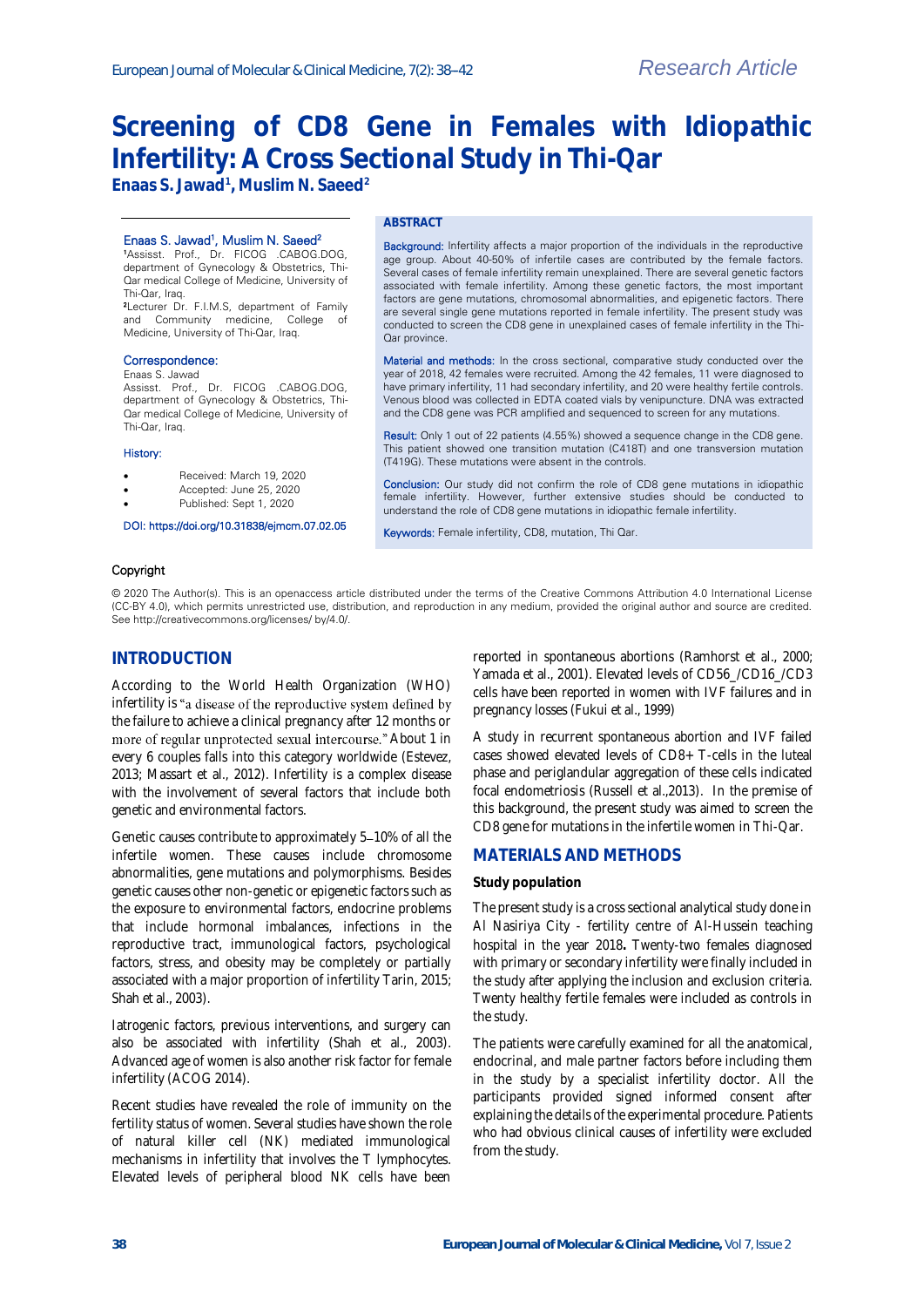The participants were divided into 3 groups. First group included 20 healthy fertile individuals as a control. The second group included 11 patients with primary unexplained infertility and the third group included 11 patients with secondary un-explained infertility.

**DNA extraction from blood**

DNA was extracted by a commercial DNA extraction kit (Gspin dna extraction kit , intron biotechnology). Figure 1 shows the quality of the extracted DNA on an agarose gel.



**Figure 1: Gel electrophoresis of genomic DNA extracted from blood. The extracted DNA was run in a 0.8% Agarose gel at 5 volts/cm for 1:15 min. The DNA bands were visualized under UV after staining with Red Safe Nucleic acid staining solution.**

## **Polymerase chain reaction**

The whole CD8 gene was amplified and sequenced by the primer sets purchased from Integrated DNA Technologies Company, Canada. The amplicon size was 600 bps (Table 1).

| Table 1: Details of the primers used to amplify CD8 gene |                             |                                     |        |              |  |  |
|----------------------------------------------------------|-----------------------------|-------------------------------------|--------|--------------|--|--|
| Primer                                                   | Sequence                    | $\mathsf{Im}(\mathsf{O}\mathsf{C})$ | GC (%) | Product size |  |  |
| Forward                                                  | 5'-AGCGACCATCATTGTAGCCA-3'  | 56.6                                | 50.0   | $600$ bps    |  |  |
| Reverse                                                  | 5'-GAGAGTGCAGACA TGACGCT-3' | 57.2                                | 55.0   |              |  |  |
|                                                          |                             |                                     |        |              |  |  |

**Tm=melting temperature.**

The composition of the reaction mixture and conditions for amplification of CD8 gene are listed in Tables 2 and 3 respectively.

**Table 2: The composition of the PCR reaction mixture for CD8 gene amplification**

|                                                                                                                                                                                                            | Components | Concentration |
|------------------------------------------------------------------------------------------------------------------------------------------------------------------------------------------------------------|------------|---------------|
| Taq PCR PreMix<br>5 <sub>µ</sub><br>Forward primer<br>10 picomols/µl<br>10 picomols/µl<br>Reverse primer<br><b>DNA</b><br>1.5 <sub>µ</sub><br>$16.5$ µ<br>Distill water<br>Final volume<br>25 <sub>µ</sub> |            |               |

|       | Table 3: The optimum conditions for PCR to amplify the CD8 gene |                   |          |                           |
|-------|-----------------------------------------------------------------|-------------------|----------|---------------------------|
| No.   | Phase                                                           | $Tm$ ( $\circ$ C) | Time     | <b>of</b><br>No.<br>cycle |
| $1 -$ | Initial Denaturation                                            | $95\degree$ C     | $3$ min. |                           |
| $2 -$ | Denaturation -2                                                 | 95°C              | 45sec    |                           |
| $3-$  | Annealing                                                       | $52^{\circ}$ C    | 45sec    | 40 cycle                  |
| $4-$  | Extension-1                                                     | $72^{\circ}$ C    | 50sec    |                           |
| 5-    | Extension -2                                                    | $72^{\circ}$ C    | 10 min.  |                           |
|       |                                                                 |                   |          |                           |

**Purification of PCR products Gene sequencing**

The amplified PCR products were sent for sequence analysis (Sanger sequencing) after purification. Ten µl of purified PCR product along with 25 µl (10 pmol) of the forward primer was sent for sequencing. The sequencing was done using AB13730XL APPLIED BIOSYSTEMS machine in the national instrumentation center for environmental management NICM/USA.

**Statistical Analysis Data collecting and analysis**

Demographic and clinical data of all the participants were collected in a predesigned pro-forma. The data were analyzed by the Statistical Package for Social Science (**SPSS**) version **25**. Results were represented as mean ± SD for continuous variables and n (%) for categorical variables.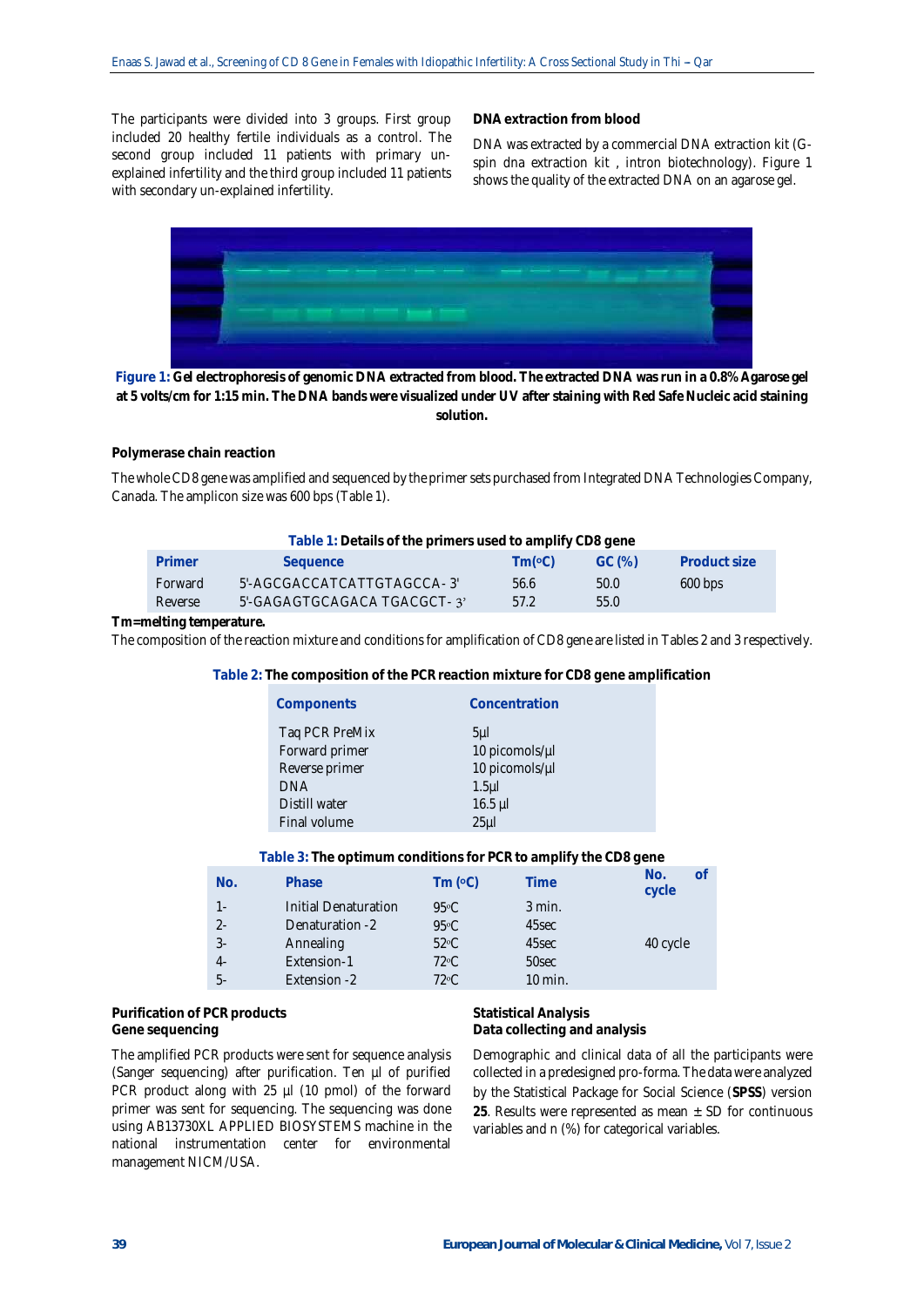# **RESULTS**

The PCR products were checked on a 1.5% Agarose gel to check for the amplification along a nucleotide ladder (Figure 2).



**Figure 2: PCR products (600 bp) showed in all lanes when compared with ladder.** The PCR products were electrophoresis on 1.5% agarose gel at 5 volt/cm<sup>2</sup> for 1.5 hours in 1x TBE buffer. A 100 bp DNA ladder was used to check the amplicon size.

**Sequence analysis**

Table 4 describes the details of the sequence analysis of the patients. Only one patient out of the total studied population showed a sequence change in the CD8 gene (4.55%). This patient showed one transition mutation (C418T) and one transversion mutation (T419G).

The point prevalence for each gene transition (C418T) and Transversion (T419G) solely was 2.38% (1/42/100 = 2.38 %). The overall prevalence of both the mutations were 4.76%  $(2/42/100= 4.76\%).$ 

| No. Of<br>sampl<br>e <sub>1</sub> |                  | Locati<br>on | Nucleotid<br>e | Range of<br>nucleotid<br>e | Sequence<br>ID             | core | Expecte<br>d | <b>Identities</b> | <b>SOURCE</b> |
|-----------------------------------|------------------|--------------|----------------|----------------------------|----------------------------|------|--------------|-------------------|---------------|
| $1-S$                             |                  |              | 135 to 527     | <b>ID: NG 044</b><br>961.1 | 393                        | 0.0  | 00%          | H.SCD8            |               |
| $3-S$                             |                  |              |                | 109 to 514                 | <b>ID: NG 044</b><br>961.1 | 406  | 0.0          | 100%              | H.SCD8        |
|                                   | Transition       | 418          | C > T          |                            | ID: NG 044                 |      |              |                   |               |
| $4-P$                             | Transversi<br>on | 419          | T > G          | 112 to 527                 | 961.1                      | 410  | 0.0          | 9%                | H.SCD8        |
| $5-P$                             | --------         |              |                | 106 to 515                 | <b>ID: NG 044</b><br>961.1 | 410  | 0.0          | 00%               | H.SCD8        |
| $12-P$                            | Error            |              |                |                            |                            |      |              |                   |               |
| $13-P$                            |                  |              |                | 109 to 526                 | <b>ID: NG 044</b><br>961.1 | 418  | 0.0          | 00%               | H.SCD8        |
| $15-P$                            |                  |              |                | 112 to 527                 | <b>ID: NG 044</b><br>961.1 | 416  | 0.0          | 00%               | H.SCD8        |
| $22-S$                            |                  | ---------    |                | 110 to 527                 | ID: NG 044<br>961.1        | 418  | 0.0          | 00%               | H.SCD8        |
| $23-S$                            | ------           |              |                | 112 to 527                 | ID: NG 044<br>961.1        | 416  | 0.0          | 00%               | H.SCD8        |
| $24-S$                            |                  |              |                | 112 to 527                 | ID: NG 044<br>961.1        | 413  | 0.0          | 00%               | H.SCD8        |
| $25-S$                            |                  |              |                | 108 to 516                 | <b>ID: NG 044</b><br>961.1 | 409  | 0.0          | 00%               | H.SCD8        |
| 33-CO                             |                  |              |                | 108 to 516                 | ID: NG 044<br>961.1        | 409  | 0.0          | 00%               | H.SCD8        |
| 34-CO                             |                  |              |                | 109 to 527                 | ID: NG 044<br>961.1        | 419  | 0.0          | 00%               | H.SCD8        |
| 36-CO                             |                  |              |                | 89 to 527                  | <b>ID: NG 044</b><br>961.1 | 439  | 0.0          | 00%               | H.SCD8        |
| $37-CO$                           | Error            |              |                |                            |                            |      |              |                   |               |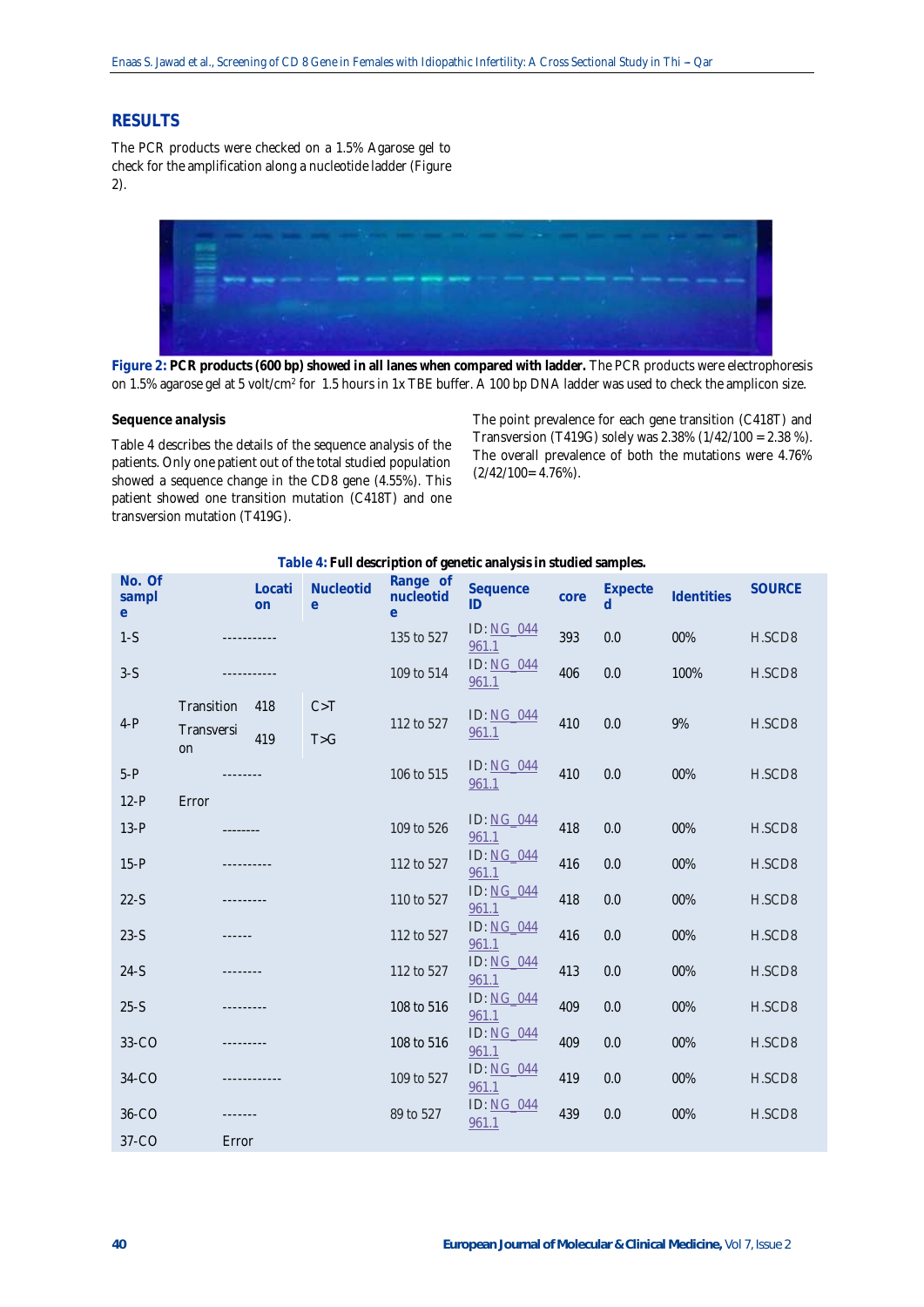## **DISCUSSION**

In the present study we screened the CD8 gene in the females with idiopathic infertility. Mutations in CD8 gene was seen in only one of the patients (4.55%). The overall prevalence of the mutations in the CD8 gene was 4.7% in the study population.

It has been reported that female factor related infertility accounts for about 40-50% of infertility (Ganguly and Unisa, 2010; Mascarenhas et al., 2013). Several factors are associated with infertility. The factors like hormonal dysregulation, advanced maternal age, life style factors such as smoking or alcohol consumption, obesity, infection of the reproductive tract, immunological causes, surgery, anatomical causes, psychological stress, and abnormal gametogenesis are associated with the infertility. Most of these factors may be related to genetic abnormalities or genetic mutations.

Several studies have shown the association of single gene mutations with female infertility and infertility in general. Mostly these single gene mutations play at the hormonal levels and affect the fertility status of the women. Mutations in  $FSHB$  gene have been seen to result in abnormal breast development or absence of breasts. These mutations also cause decrease in FSH and oestradiol levels and increase in the LH which together cause sterility in females (Layman et al., 1997). Deletions in the *Xp11* gene have been reported to cause menstrual dysfunction and ovarian failure in women (Layman, 2002). Fragile X syndrome is a genetic disorder associated with developmental problems and cognitive impairment. The causative gene for Fragile X syndrome is the *FMR1* gene. In this disorder the CGG triplet is expanded in the *FMR1* gene (Coffee et al., 2009). Another important gene associated with female infertility is the *GALT* gene. Mutations in this gene result in galactosemia which results in hypergonadotropic hypogonadism, secondary amenorrhea, and premature ovarian failure. Mutation in *GALT* gene is also associated with endometriosis (Fridovich-Keil et al., 2011). Leiomyomas otherwise called fibroids are the benign tumorous growth in the smooth muscle layers of the uterus. Mutations in the *MED12* gene have been identified in the females with leiomyoma (Perot et al., 2012). A study reported that about 60% patients with leiomyoma had mutations in the *MED12* gene (Perot et alk., 2012).

Another study reported 7q deletions in about 20% leiomyoma patients (Nilbert et al., 2012).

Endometriosis is a very common problem associated with inflammation and bleeding of the endometrium. Endometriosis causes severe pelvic pain and is associated with female infertility. Genome wide association studies have identified the locus 1p36 having the *WNT4* gene to be associated with endometriosis. *WNT4* gene plays an important role in the cell proliferation and embryogenesis (Zorrilla et al., 2013)

Primary ovarian failure (POF) is the partial or complete failure of the ovaries. Several genes have been associated with the pathogenesis of POF. X-linked genes reported to have mutations in the POF patients are *FMR1* and *BMP15* genes

(Folsom and Fuqua, 2015; Barber and Franks,2013) Autosomal genes such as *AR*, *CDKN1B*, *CYP19A1*, *GDF9*, *FIGLA*, *FOXL2*, *FOXO1a*, *FOXO3a*, *INHA*, *LHX8*, *NOBOX*, *NANOS3*, *FSHR* and *SALL4* are reported to have mutations in the POF patients (Cordts et al., 2011).

Advancements in the genomic technology have enabled the discovery of several novel genes that are associated with infertility and reproductive disorders. However, since infertility is complex disease, it involves the interaction of several genes and epigenetic factors as well. Therefore, it is difficult to say that a single gene mutation can lead to infertility. Future studies will add to the present list of gene mutations reported to be associated with female infertility and this will help in the elucidation of molecular pathways and genetic associations in the idiopathic cases of female infertility.

## **CONCLUSION**

Only one patient in the present study harbored mutation in the CD8 gene. The findings of the present study do not confirm the role of CD8 gene mutation in female infertility in out cohort of infertile females. However, larger genetic studies combined with functional assessment of the mutations can provide insights about the role of CD8 gene mutations in idiopathic female infertility.

## **ACKNOWLEDGEMENT**

We; the authors; would like to thank the department of Fertility and Reproduction in Al-Hussein teaching hospital in ThiQar province, Iraq for their support and cooperation during our work especially the phase of data collection.

# **CONFLICTING INTERESTING**

We wish to confirm that there are no known conflicts of interest associated with this publication and there has been no significant financial support for this work that could have influenced its outcome.

## **SOURCE (S) OF SUPPORT**

There are no sources of support in the form of grants, equipment, or drugs. No funding was received for this work, apart from authors' participation.

## **REFERENCES**

- 1. Barber TM, Franks S (2013) Genetics of polycystic ovary syndrome. Front Horm Res 40: 28-39.
- 2. Coffee B, Keith K, Albizua I, Malone T, Mowrey J, et al. (2009) Incidence of fragile X syndrome by newborn screening for methylated FMR1 DNA. Am J Hum Genet 85(4): 503-514.
- 3. Cordts EB, Christofolini DM, Dos Santos AA, Bianco B, Barbosa CP (2011) Genetic aspects of premature ovarian failure: A literature review. Arch Gynecol Obstet 283(3): 635-643.
- 4. Estevez .(2013). clinical appraisal of the genetic basis in unexplained male infertility. Jul-Sep; 6(3): 176-182. doi: [10.4103/0974-1208.121419.](https://dx.doi.org/10.4103%2F0974-1208.121419)